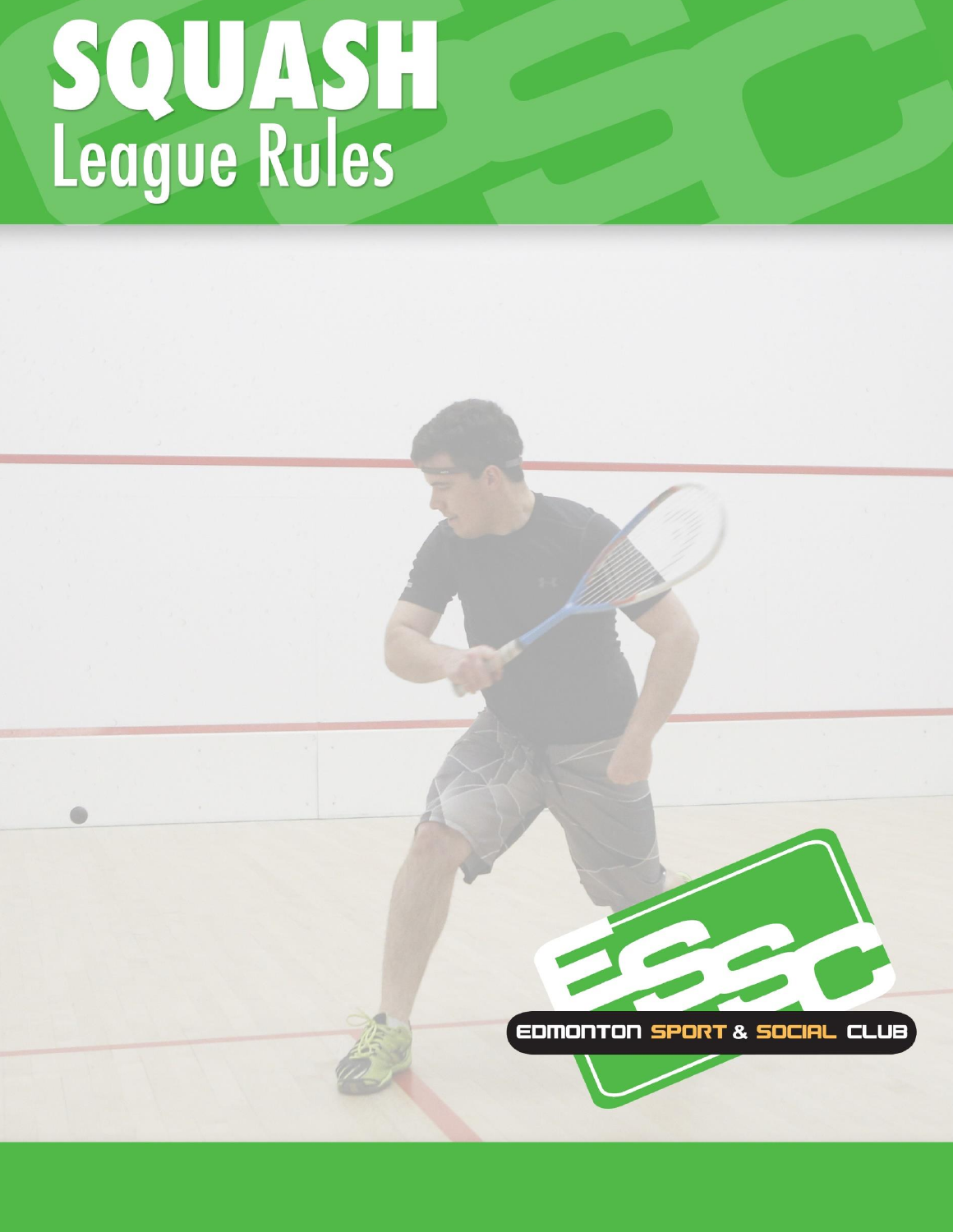# **CONTENTS**

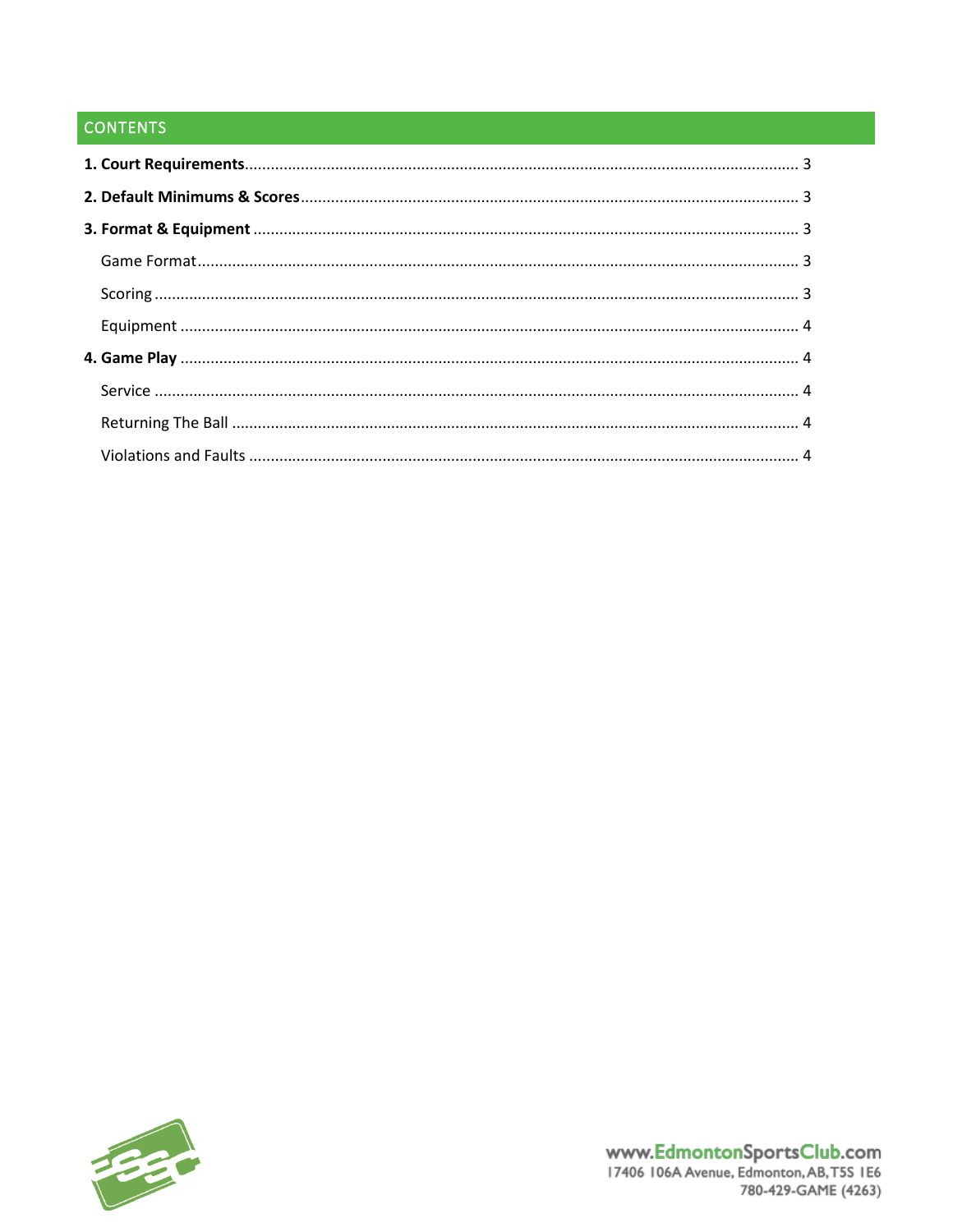# <span id="page-2-0"></span>1. COURT REQUIREMENTS

| League | <b>Total # of Players</b>    | Minimum # of F               | Maximum # of M/X            |
|--------|------------------------------|------------------------------|-----------------------------|
|        | <b>Required on the Court</b> | <b>Required on the Court</b> | <b>Allowed on the Court</b> |
| Dpen   |                              |                              |                             |

All ESSC Squash Leagues use an 'open' roster format. There are no co-ed restrictions for the leagues.

# <span id="page-2-1"></span>2. DEFAULT MINIMUMS & SCORES

| League | <b>Minimum Players to Avoid Default</b> | <b>Default Score</b> |
|--------|-----------------------------------------|----------------------|
| Open   | 2 (No gender restrictions)              | $0-11; 0-11; 0-11$   |

**Important –** In Squash, a team is allowed to play with one player in order to avoid defaulting all four matches. In this case, the team would only default two of the matches.

# 3. FORMAT & EQUIPMENT

### <span id="page-2-2"></span>GAME FORMAT

- Teams will play four matches per night:
	- o Each player will play two individual matches against the opposition
		- $\circ$  Example: A + B vs. C + D
			- Match 1: A vs. C, B vs. D
			- Match 2: A vs. D, B vs. C
- Total playing time is 60 minutes
	- o Each match has a 30-minute time limit
- Matches are a best-of-five games format

### <span id="page-2-3"></span>SCORING

- All games use a rally-point scoring system
- Each game is to 11 points (do not have to win by 2 points)
- A total of 5 combined points must be played in a game for the result to count
	- $\circ$  If time expires, the score of the current game will stand as-is, unless the combined score of the current game has not reached a total of 5 points, in which case the game will not count
	- o *Regular Season:* ties are allowed
	- o *Playoffs:* ties are not allowed
		- If both teams won the same number of matches, the following tie-breakers occur:
			- *1st Tiebreaker*: Differential of games won vs. games lost
			- *2nd Tiebreaker*: Differential of points scored vs. points allowed

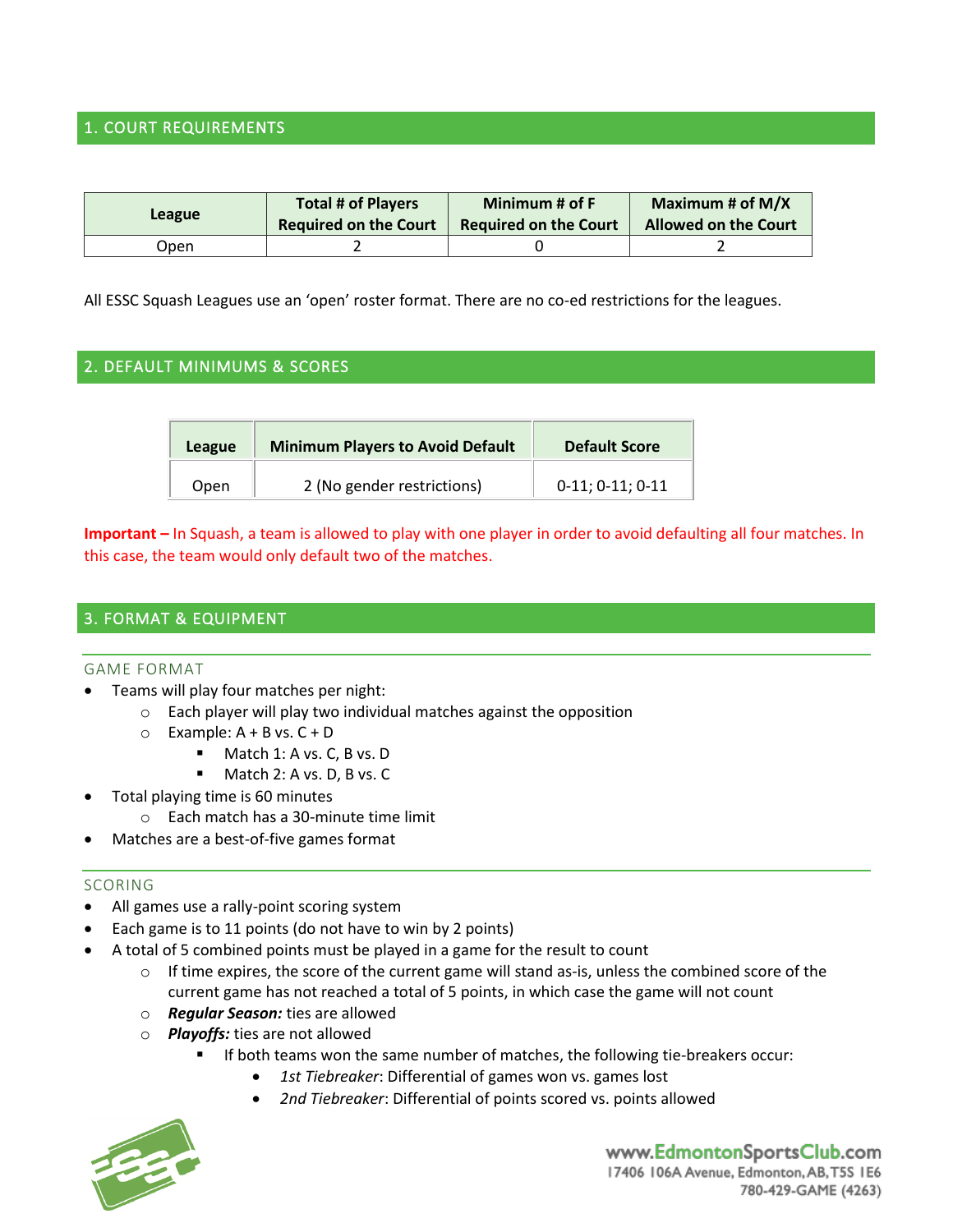*3rd Tiebreaker*: Each team picks a player for a tie-break game to 5 points

## <span id="page-3-0"></span>EQUIPMENT

- Players must wear clean, non-marking, indoor shoes
- Players are required to have their own racquet
- Balls will be supplied by the ESSC

# <span id="page-3-1"></span>4. GAME PLAY

### SERVICE

- First-serve is decided by the spin of a racket or an alternate means
	- o The server can serve from either service box
- During a serve, a player needs at least one part of their foot within the service box
- For a serve to be good:
	- $\circ$  It is served directly onto the front wall above the service line and below the out-line
	- $\circ$  On its return, unless volleyed, it reaches the floor within the opponent's serving box
- After winning a rally, the server then serves from the alternate box
- The server continues serving until losing a rally, at which point their opponent serves
- The player who wins the preceding game serves first in the next game

### <span id="page-3-2"></span>RETURNING THE BALL

- Players must return the ball before it bounces on the floor for a second time
- A returned ball must:
	- o Hit the front wall, above the tin, below the out-line
		- o Must not touch the floor first
- Returns can hit the side walls and/or the back wall before reaching the front wall

# <span id="page-3-3"></span>VIOLATIONS AND FAULTS

### HITTING AN OPPONENT WITH THE BALL

- If a player strikes the ball, which, before reaching the front wall, hits the opponent, play stops
	- $\circ$  If the return would have been good (front wall), the striker wins the rally, provided they did not "turn"
	- $\circ$  If the ball had struck, or would have struck any other wall, and the return would have been good, a "let" is played
	- o If the return would not have been good, the opponent wins the point

### INTERFERENCE

- The person returning the ball is entitled to play the ball with unobstructed access
- If interference occurs, the player can accept the interference (play on) or stop play
- When play is stopped as a result of interference:
	- $\circ$  The player gets a point if their opponent did not make an effort to avoid interference